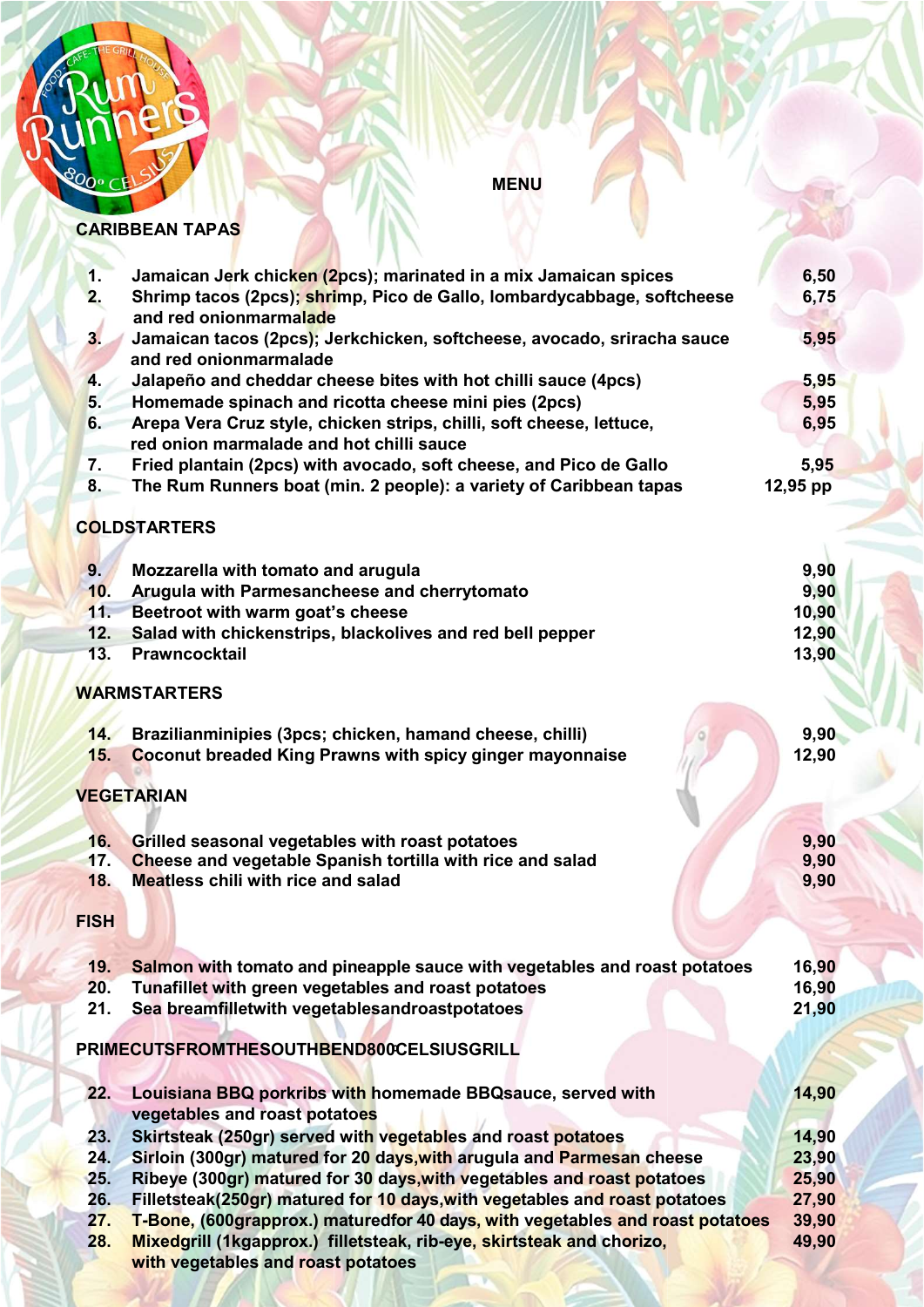

## CHEF'S RECOMMENDATI<mark>ON W</mark>ITH A CARIBBEAN TWIST

| 29. | Rum Runners Nachos, with chilli, cheese, jalapeños, and guacamole          | 12,90                                                                        |  |
|-----|----------------------------------------------------------------------------|------------------------------------------------------------------------------|--|
| 30. | Caribbean Prawn Ceviche, served with rice and avocado                      | 15,90                                                                        |  |
| 31. | Mexican Chicken Fajita, served with three house dips                       | 9.90                                                                         |  |
| 32. | Classic Mexican Prawn Fajita, served with three house dips                 | 12,90                                                                        |  |
| 33. | Rum Runners Hamburger: 100% Angus Prime Beef (225g) with cheese,           |                                                                              |  |
|     | red onion marmalade and chips                                              | 15,90                                                                        |  |
| 34. | Caribbean style chicken kebabs (3) pineapple, peppers and onion,           | 18,90                                                                        |  |
|     | Surf and Turf: Sirloin (300gr) 40 days matured, and grilled prawns, served | 29,90                                                                        |  |
|     |                                                                            |                                                                              |  |
| 36. | Jamaican Jerk chicken, served with rice, vegetables and spicy Chilli sauce | 17,90                                                                        |  |
|     |                                                                            | Served with rice and vegetables<br>35.<br>with vegetables and roast potatoes |  |

### **EXTRAS**

| 29. | Bread, olives, andaioli           | $2,50$ pp |
|-----|-----------------------------------|-----------|
| 30. | <b>Guacamole</b>                  | 2,70      |
| 31. | <b>Greenpepper cornsauce</b>      | 2,70      |
| 32. | Spicychilisauce                   | 2,90      |
| 34. | <b>French fries</b>               | 2,90      |
| 35. | <b>Roast potatoes</b>             | 2,90      |
| 36. | <b>Mixed vegetables</b>           | 3,90      |
| 37. | <b>Green salad</b>                | 3,90      |
| 38. | <b>Mixed salad</b>                | 4,90      |
|     |                                   |           |
|     | <b>CHILDREN'SMENU</b>             |           |
| 39. | <b>Mozzarellasticks and chips</b> | 7,90      |

7,90 7,90

- 39. Mozzarellasticks and chips
- 40. Chickennuggets and chips
- 41. Fishfingers and chips

## **DESSERTS**

- 1. Icecream, per scoop 2. Apple crumble with a ball of vanilla ice cream 3. Cup of ice cream 4. Dark and white chocolate with ice chocolatemousse 5. Tiramisu 1,90 4,90 4,90 4,90 5,90 8,90
- 6. Cheeseboard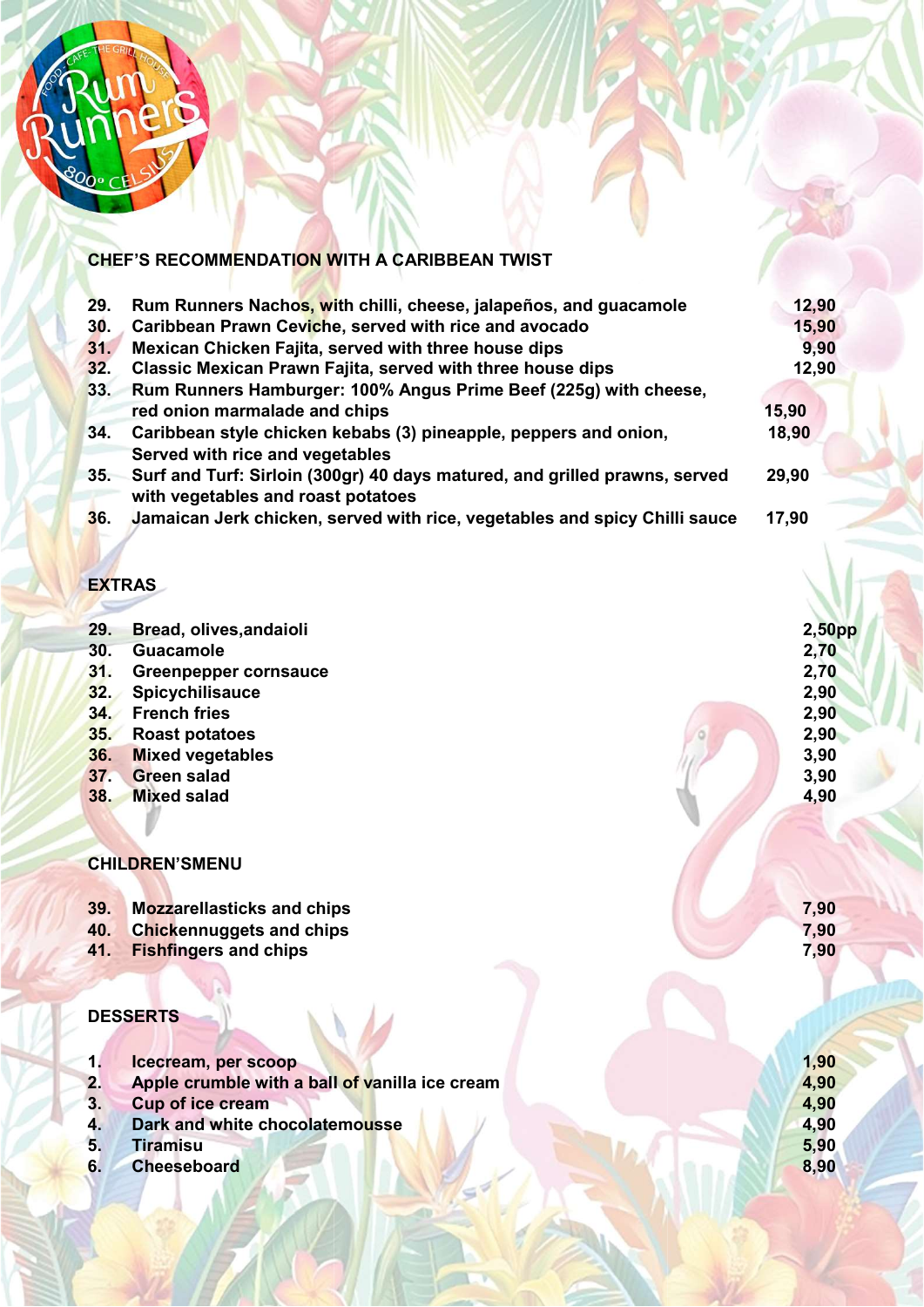

MENÜ

#### KARIBISCHE TAPAS

| 1.             | Jamaikanisches Jerk-Huhn (2 Stück) marinierte jamaikanischen Gewürzmischung 6,50                                                  |         |  |
|----------------|-----------------------------------------------------------------------------------------------------------------------------------|---------|--|
| 2.             | Tacos mit Shrimps (2 Stück); Shrimps, Pico de Gallo, lombardischer Kohl,<br>6,75                                                  |         |  |
|                | Weichkäse und roter Zwiebelmarmelade                                                                                              |         |  |
| 3 <sub>1</sub> | Jamaikanische Tacos (2 Stck); Jerk-Hühnchen, Weichkäse, Avocado,<br>Sriracha-Sauce und roter Zwiebelmarmelade                     | 5,95    |  |
| 4.             | Jalapeño- und Cheddarkäse-Häppchen mit scharfer Chilisauce (4 Stck)                                                               | 5,95    |  |
| 5.             | Hausgemachte Mini-Pasteten mit Spinat und Ricotta-Käse (2 Stk.)                                                                   | 5,95    |  |
| 6.             | Arepa Vera Cruz Art, Hähnchenstreifen, Chilli, Weichkäse, Salat,                                                                  | 6,95    |  |
|                | roter Zwiebelmarmelade und hot Chilisauce                                                                                         |         |  |
| 7.             | Gebratene Kochbananen (2 Stk.) mit Avocado, Weichkäsemit Pico de Gallo                                                            | 5,95    |  |
| 8.             | Das Rum Runners Boot (min. 2 Pers.): eine Auswahl an karibischen Tapas                                                            | 12,95pp |  |
|                | <b>KALTEVORSPEISEN</b>                                                                                                            |         |  |
| 9.             | <b>Mozzarella mit Tomate und Rucola</b>                                                                                           | 9,90    |  |
| 10.            | <b>Rucola mit Parmesan und Kirschtomate</b>                                                                                       | 9,90    |  |
| 11.            | Rote Bete mit warmem Ziegenkäse                                                                                                   | 10,90   |  |
| 12.            | Salat mit Hähnchenstreifen, schwarzen Oliven und rotem Paprika                                                                    | 12,90   |  |
| 13.            | Garnelencocktail                                                                                                                  | 13,90   |  |
|                | <b>WARMEVORSPEISEN</b>                                                                                                            |         |  |
| 14.            |                                                                                                                                   | 9,90    |  |
| 15.            | Gefüllte brasilianische Teigtaschen (3Stk; Huhn, Schinken & Käse, Chilli)<br>Pannierte Kokosgarnelen mit Gewürz-Ingwer-Mayonnaise | 12,90   |  |
|                |                                                                                                                                   |         |  |
|                | <b>VEGETARISCH</b>                                                                                                                |         |  |
|                |                                                                                                                                   |         |  |
| 16.            | Gegrilltes Gemüse der Saison mit geröstete Kartoffeln                                                                             | 9,90    |  |
| 17.            | Spanische Tortilla mit Käse und Gemüse, Reis und Salat                                                                            | 9,90    |  |
| 18.            | <b>Fleischloses Chili mit Reis und Salat</b>                                                                                      | 9,90    |  |
| <b>FISCH</b>   |                                                                                                                                   |         |  |
| 19.            | Lachsfilet mit Tomaten-Ananas-Sauce, mit Gemüse und geröstete Kartoffeln                                                          | 16,90   |  |
| 20.            | Tunfischfilet mit grünem Gemüse und gerösteten Kartoffeln                                                                         | 16,90   |  |
| 21.            | Seebrassenfilet mit Gemüse und gerösteten Kartoffeln                                                                              | 21,90   |  |
|                | FLEISCHVOMSOUTHBEND800CELSIUSGRILL                                                                                                |         |  |
|                |                                                                                                                                   |         |  |
| 22.            | Louisiana BBQ Schweinerippchen mit hausgemachter BBQ-Sauce, serviert<br>14,90 mit Gemüse und gerösteten Kartoffeln                |         |  |
| 23.            | Krohnfleisch (Entraña) (250G), mit Gemüse und gerösteten Kartoffeln                                                               | 14,90   |  |
| 24.            | Entrecote (300G) 40Tage gereift, mit Rucola und Parmesan                                                                          | 23,90   |  |
| 25.            | Rib-Eye (300gr) 30Tage gereift, mit Gemüse und gerösteten Kartoffeln                                                              | 25,90   |  |
| 26.            | Rinderfilet (250G) 10Tage gereift, mit Pilze und gerösteten Kartoffeln                                                            | 27,90   |  |
| 27.            | T-Bone (600Gapprox.) 40Tage gereift, mit Gemüse und gerösteten Kartoffeln                                                         | 39,90   |  |
| 28.            | Grillteller(1Kgapprox.); Rinderfilet, Rib-Eye, Entraña und Chorizo,                                                               | 49,90   |  |
|                |                                                                                                                                   |         |  |

mit Gemüse und geröstete gerösteten Kartoffeln